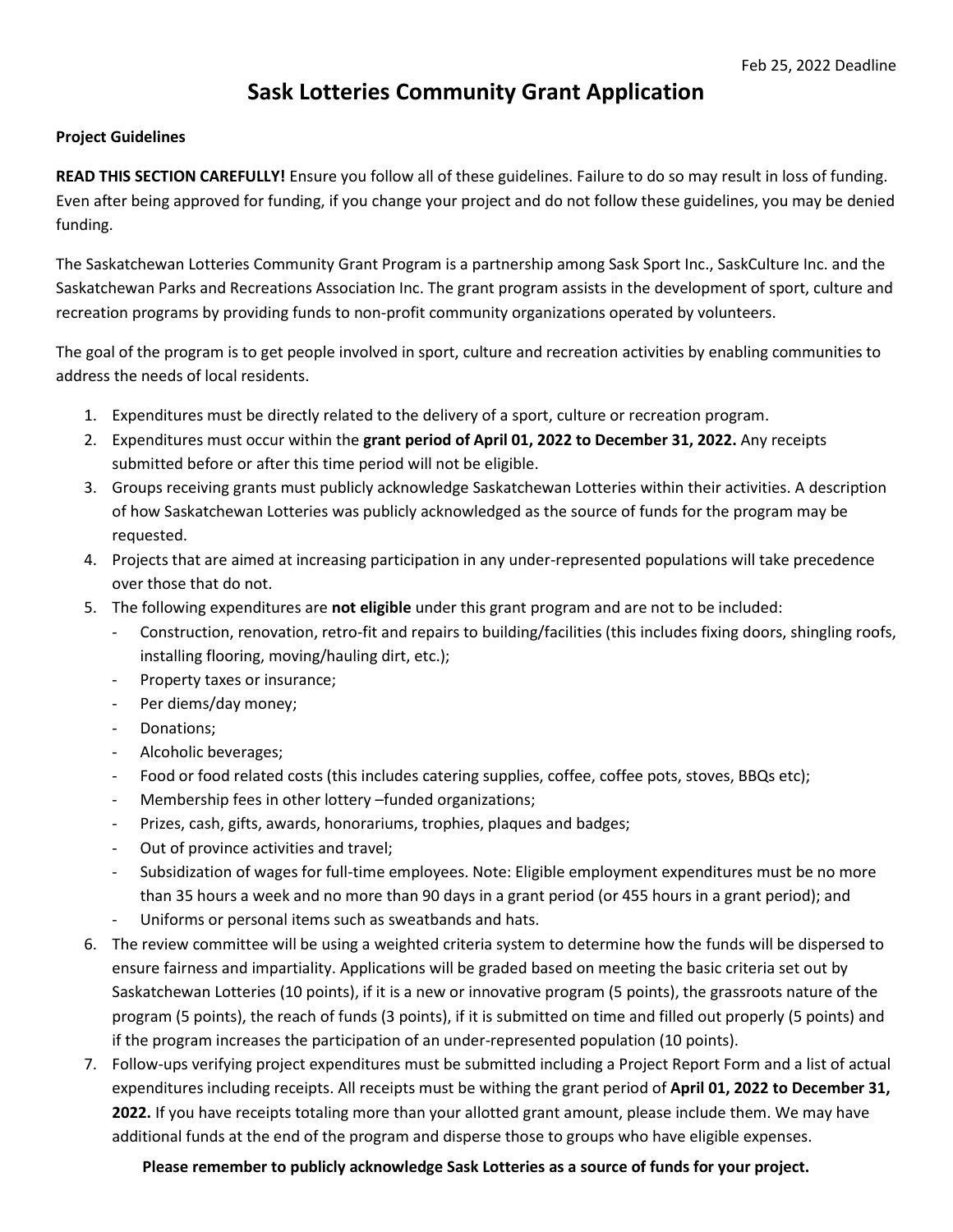In addition to the Funding Request page, please answer the following questions:

1. Which of the following categories would you consider your project:

| Sport           | Recreation    | <b>Culture: Cultural celebrations</b>                                                                           | Heritage | Literary | Music |
|-----------------|---------------|-----------------------------------------------------------------------------------------------------------------|----------|----------|-------|
| Performing Arts | Arts & Crafts | <b>Cultural Awareness</b><br>NOTE: If you do not fit into any of these categories you are not eligible to apply |          |          |       |

- 2. Will your program **aim at increasing participation** in any underrepresented populations in our community? Seniors Economically disadvantaged Indigenous people Persons with disabilities Women Youth at risk Single parent families other:
- 3. How will the above under-represented populations be involved in the **planning, operations and/or evaluation of this program?** Explain measures taken to support inclusion of under-represented populations.

4. What outcomes (impact, benefits, and results) do you hope to achieve by offering the program? How will you evaluate the results?

5. What is unique about this program? How is it different from other programs in your community?